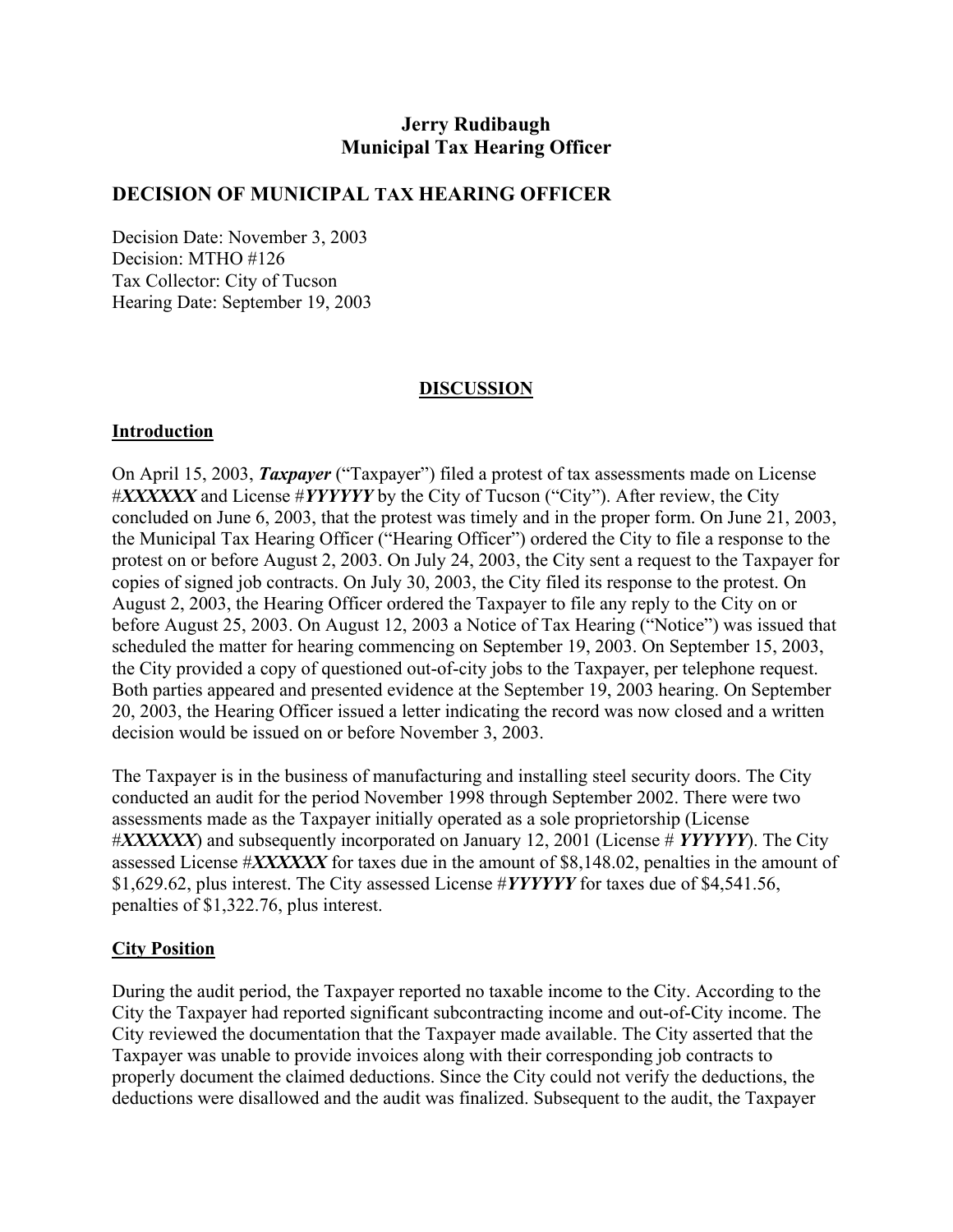provided some new records, which the City reviewed. The City concluded that additional records were needed and notified the Taxpayer of the records needed. According to the City, no additional records were provided.

The City also assessed the Taxpayer for penalties for failing to timely pay the taxes and for negligence. As part of the audit, the City noted that some copies of invoices showed the Taxpayer itemized and collected tax but failed to remit the tax to the City.

#### **Taxpayer Position**

The Taxpayer asserted that it had found many deductions that the City had not allowed. The Taxpayer provided the City with copies of records claiming most contracting was for out-of-City jobs. Accordingly, the Taxpayer requested the assessments be adjusted to include additional deductions.

## **ANALYSIS**

There was no dispute as to the amount of gross income for the audit period. The only dispute was whether or not the City allowed sufficient deductions. Clearly, the burden of proof is on the Taxpayer to provide documentation to support claimed deductions. In spite of several requests from the City, the Taxpayer was unable to provide the necessary documentation. As a result, the Hearing Officer concludes the Taxpayer's protest on the deductions should be denied. In addition, the City is authorized to impose a penalty for failing to timely pay taxes as well as an additional penalty for negligence. In this case the Hearing Officer concludes there was evidence of negligence on behalf of the Taxpayer since they charged and collected taxes from customers but failed to remit the taxes to the City. Further, the Taxpayer failed to demonstrate reasonable cause for failing to timely pay the taxes. As a result, the Hearing Officer concludes the penalties were appropriate under the circumstances.

### **FINDINGS OF FACT**

- 1. On April 15, 2003, the Taxpayer filed a protest of tax assessments made on License #*XXXXXX* and License #*YYYYYY* by the City.
- 2. After review, the City concluded on June 6, 2003 that the protest was timely and in proper form.
- 3. On June 21, 2003, the Hearing Officer ordered the City to file a response to the protest on or before August 5, 2003.
- 4. On July 24, 2003, the City sent a request to the Taxpayer for copies of signed job contracts.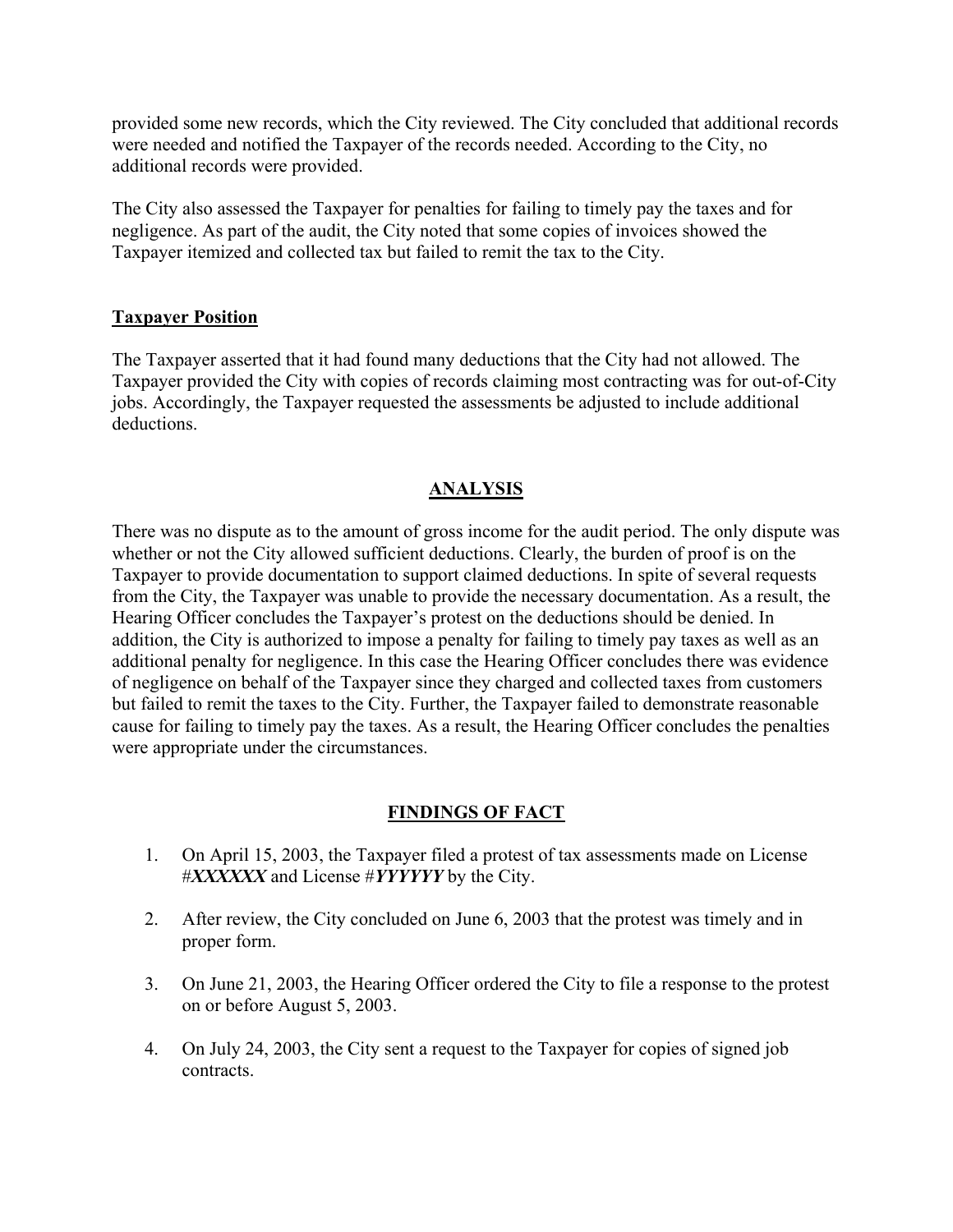- 5. On July 30, 2003, the City filed its response to the protest.
- 6. On August 2, 2003, the Hearing Officer ordered the Taxpayer to file any reply to the City on or before August 25, 2003.
- 7. On August 12, 2003, a Notice was issued that scheduled the matter for hearing commencing on September 19, 2003.
- 8. On September 15, 2003, the City provided a copy of questioned out-of-City jobs to the Taxpayer, per a telephone request.
- 9. Both parties appeared and presented evidence at the September 19, 2003 hearing.
- 10. On September 20, 2003, the Hearing Officer issued a letter indicating the record was closed and a written decision would be issued on or before November 3, 2003.
- 11. The Taxpayer is in the business of manufacturing and installing steel security doors.
- 12. The City conducted an audit for the period November 1998 through September 2002.
- 13. There were two assessments made as the Taxpayer initially operated as a sole proprietorship (License #*XXXXXX*) and subsequently incorporated on January 12, 2001 (License #*YYYYYY*).
- 14. The City assessed License #*XXXXXX* for taxes due in the amount of \$8,148.02, penalties in the amount of \$1,629.62, plus interest.
- 15. The City assessed License #*YYYYYY* for taxes due in the amount of \$4,541.56, penalties of \$1,322.76, plus interest.
- 16. During the audit period the Taxpayer reported no taxable income to the City.
- 17. The Taxpayer was unable to provide invoices along with corresponding job contracts to properly document claimed deductions.
- 18. The City assessed the Taxpayer for penalties for failing to timely pay taxes and for negligence.
- 19. As part of the audit, the City noted that some copies of invoices showed the Taxpayer itemized and collected tax but failed to remit the tax to the City.

# **CONCLUSIONS OF LAW**

1. Pursuant to ARS Section 42-6056, the Municipal Tax Hearing Officer is to hear all reviews of petitions for hearing or redetermination under the Model City Tax Code.